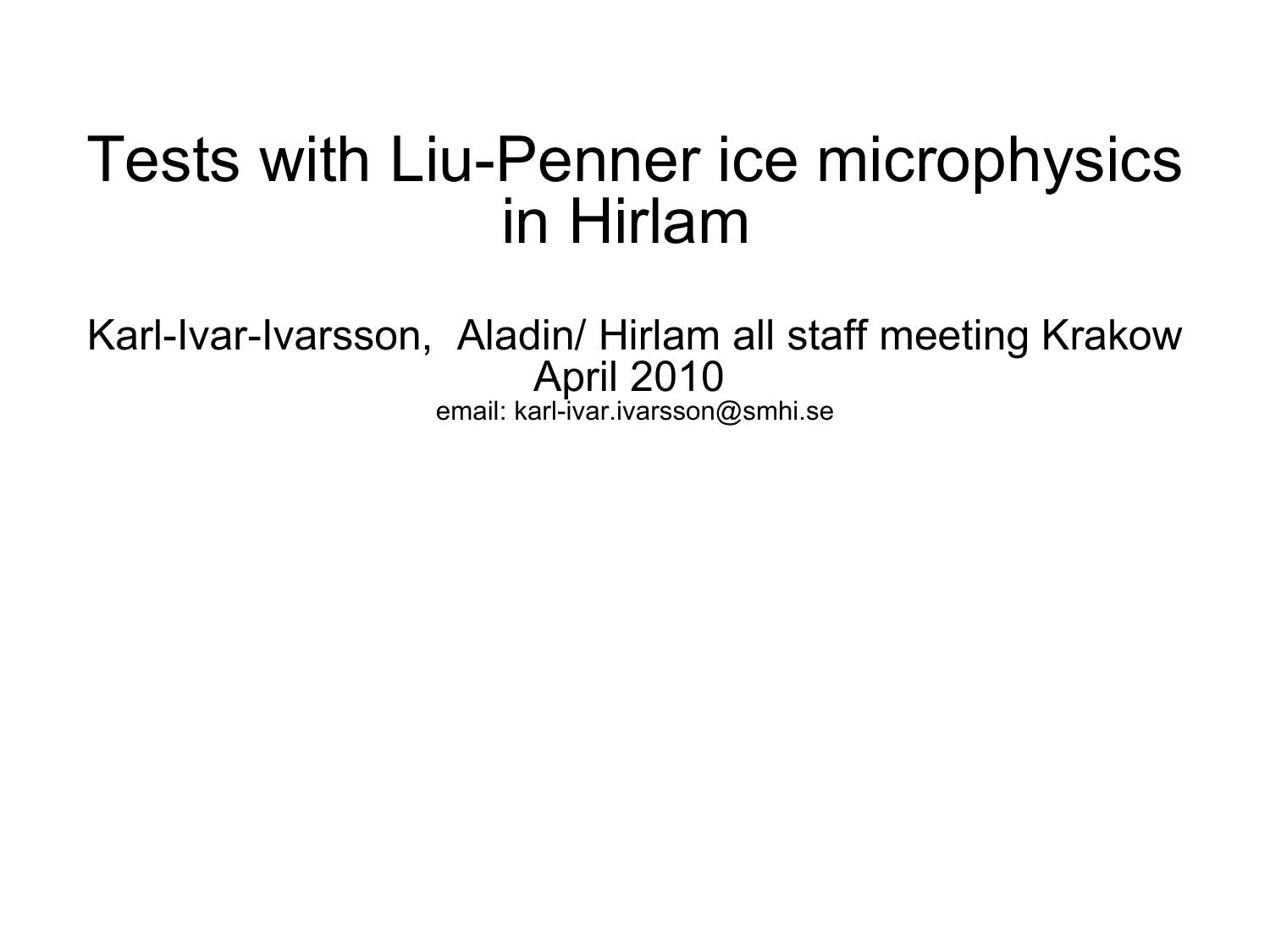# In this presentation:

- Short description of Liu-Penner parameterization of cloud ice and the reason for testing it.
- Differences between present Rasch-Kristjansson (RK) scheme and RK-scheme with Liu-Penner parameterization.
- 'Liu-Penner' changes of the radiation scheme.
- Some other updates of Kain Fritsch (KF) convection and of RK-scheme.
- Results of using Liu-Penner parmeterization + updates.
- Discussion and conclusions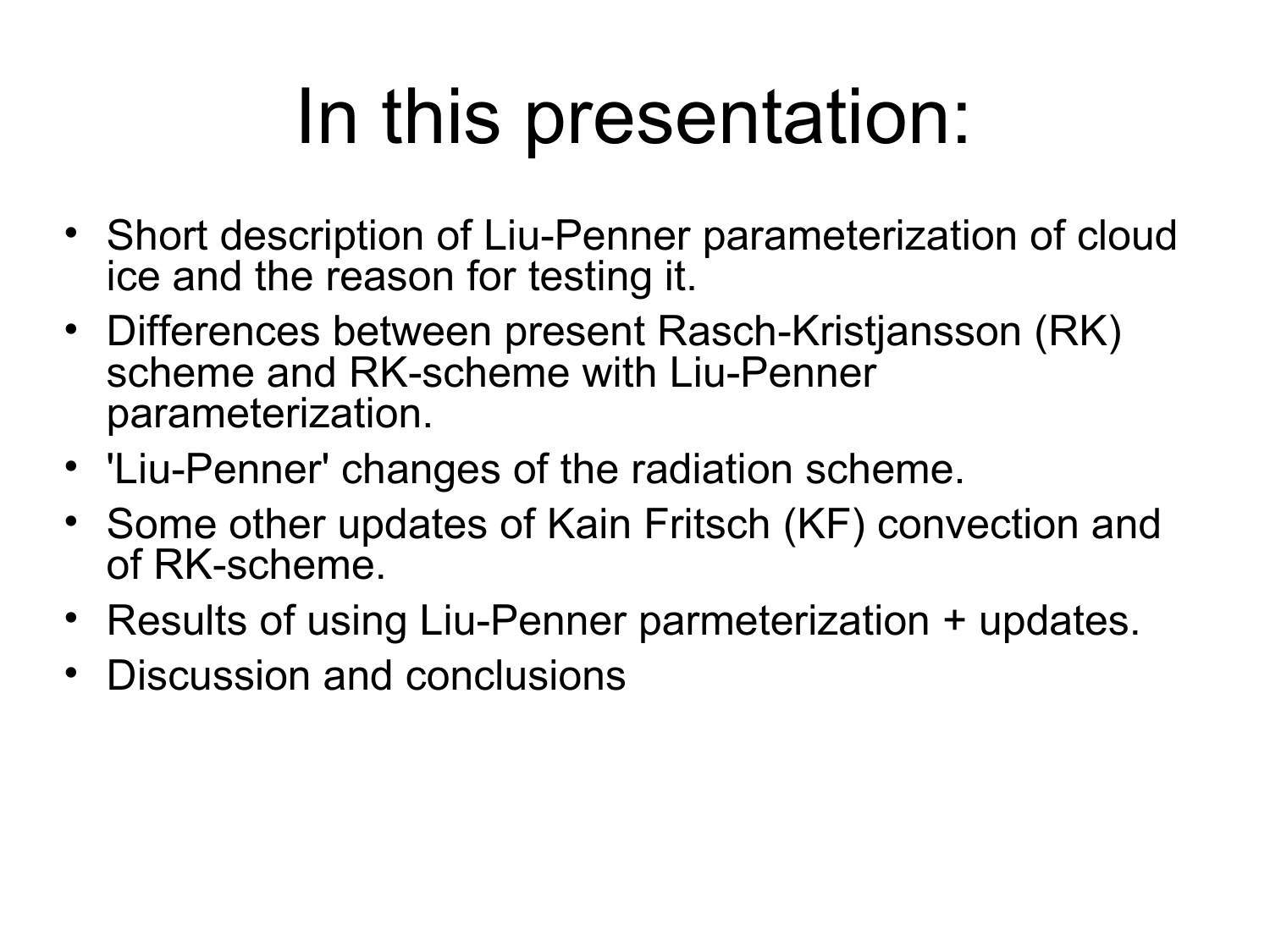# Short description of the Liu-Penner parametrization and the reason for testing it.

- Makes the parametrization of condensation and radiation for cloud ice processes more realistic, especially for 2-way coupling of chemistry modeling.
- Some parts are already included in the present RK-scheme:
- Prognostic equations of cloud water and -ice instead of a temperature dependent relation.
- The vapor deposition / evaporation for spherical ice crystals as in Rotstayn (2000), solved analytically:

$$
\frac{dq_i}{dt} = 0.878 k_s q_i^{\frac{1}{3}} N_i^{\frac{2}{3}} f(T, P) (RH_i - 1)
$$

- Here, gi = cloud ice content, ks = temperature and relative humidity dependent crystal shape factor, Ni = ice crystal number concentration,  $f(T, P)$  = function dependent on temperature and pressure and RHi = relative humidity (ice).
- Meyers (1992) formulation of the ice nucleus concentration(IN) (mineral dust) :  $IN = K exp(12.96((esw - esi)/esi - 0.639)$ , esi= ice saturation pressure, esw = water s.p.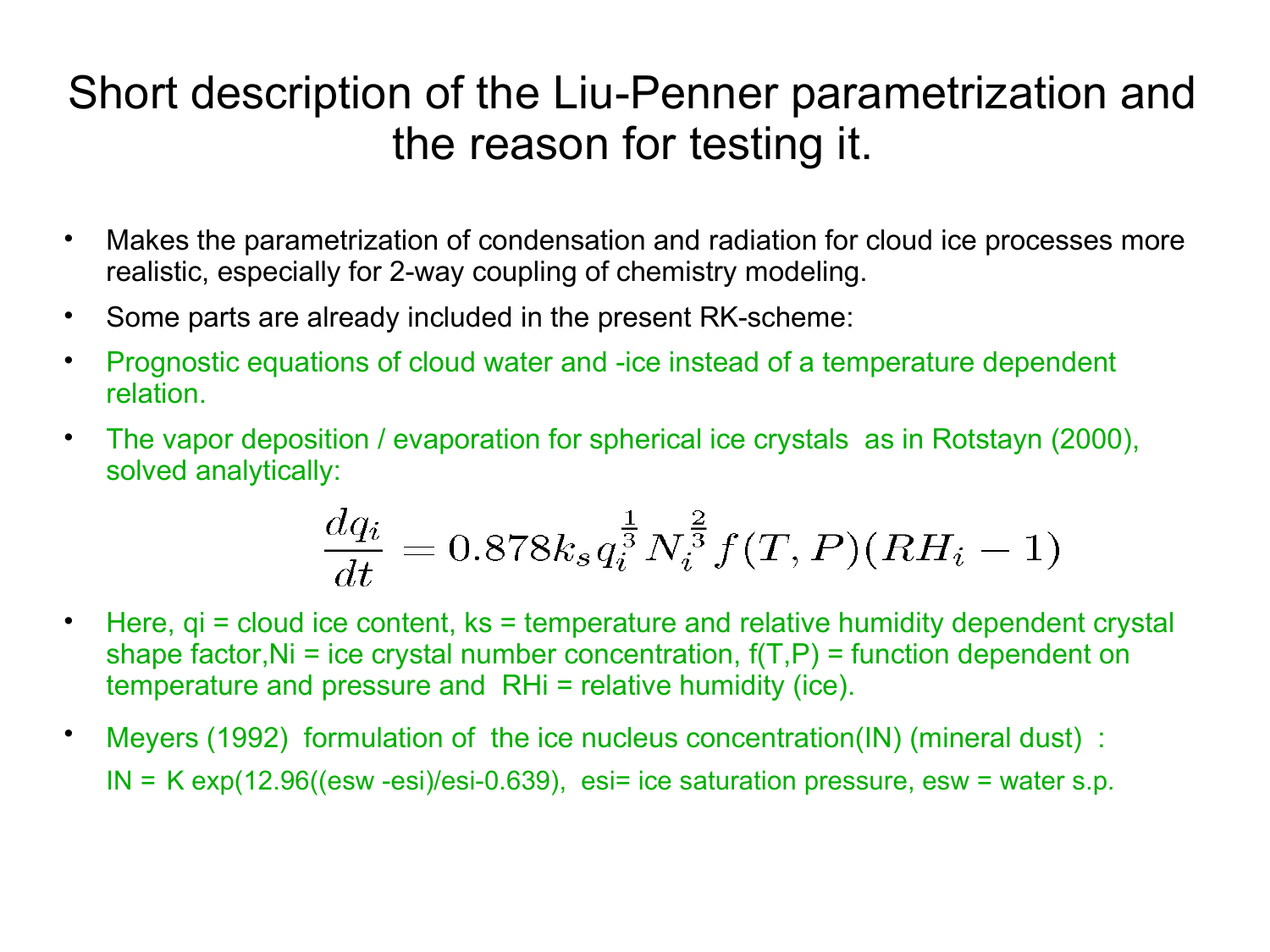- New things from Liu-Penner (LP) parametrization:
- The CAM3 (Zhang et al , 2003) parametrization of cloud condensate<br>is used for water only jnstead of for both water and ice The ice is used for water only, instead of for both water and ice. The ice crystal growth equation is used for for conversion ice-vapor instead of ice-water, and thus replaces CAM3 parametrization of cloud condensate for ice.
- An important reason for splitting the two condensation processes is that the time-scale of cloud ice to reach some equilibrium with the environment is normally much larger  $($   $\sim$  a few minutes to several hours) than for cloud water. ( order of a few seconds)
- The cloud fraction is a sum of one pure cloud-ice part based on relative humidity with respect to ice and cloud water part based on relative humidity with respect to water. The ice part of cloud fraction is also dependent on the cloud ice content. (The present cloud cover calculation is based on a mixed ice-water relative humidity, dependent on the cloud ice+water content)
- Modifications of IN concentration ( height dependence included)
- Not included: prognostic formulations (including advection) for CCN and IN. Instead they are dependent on location and of height.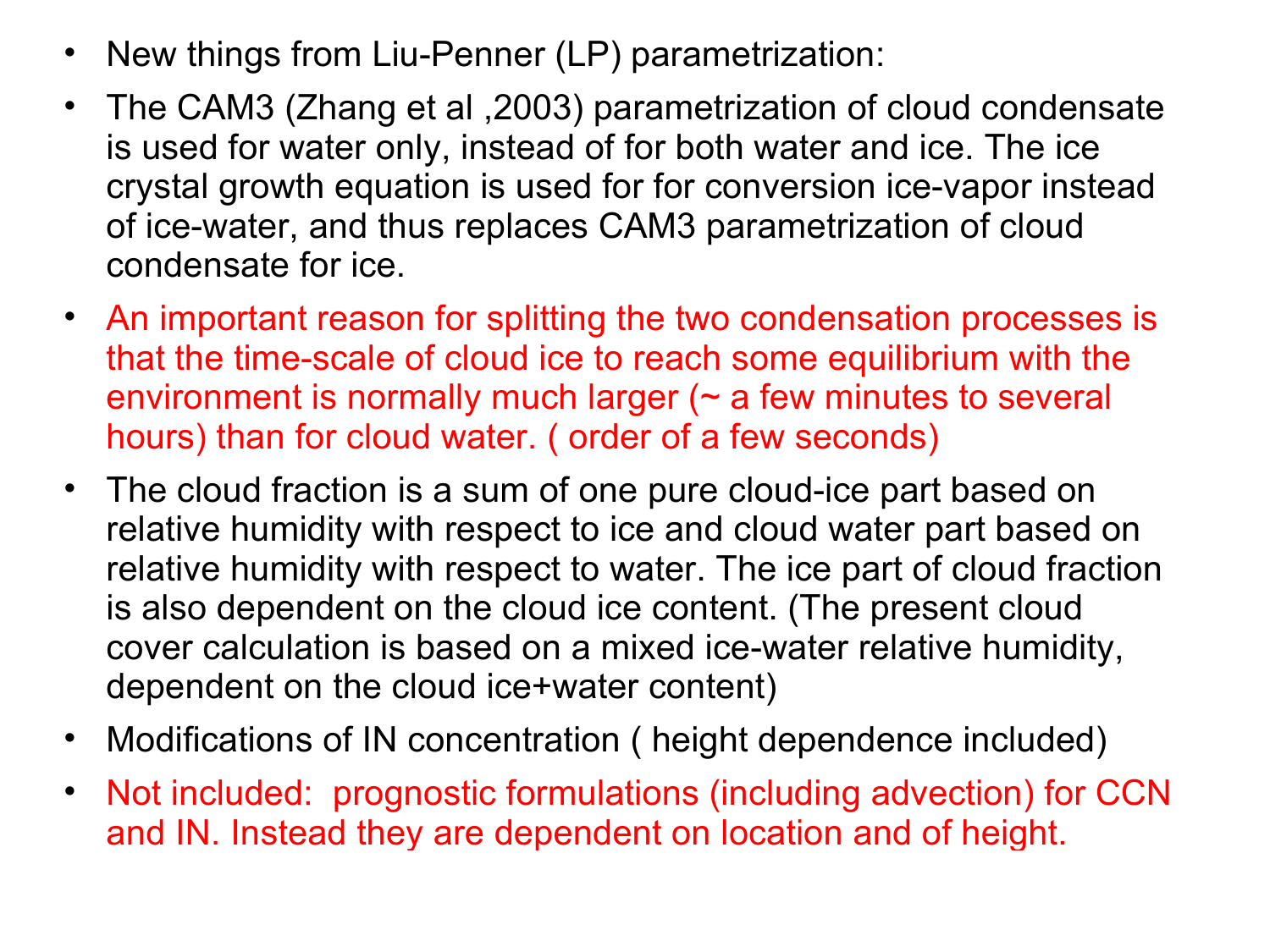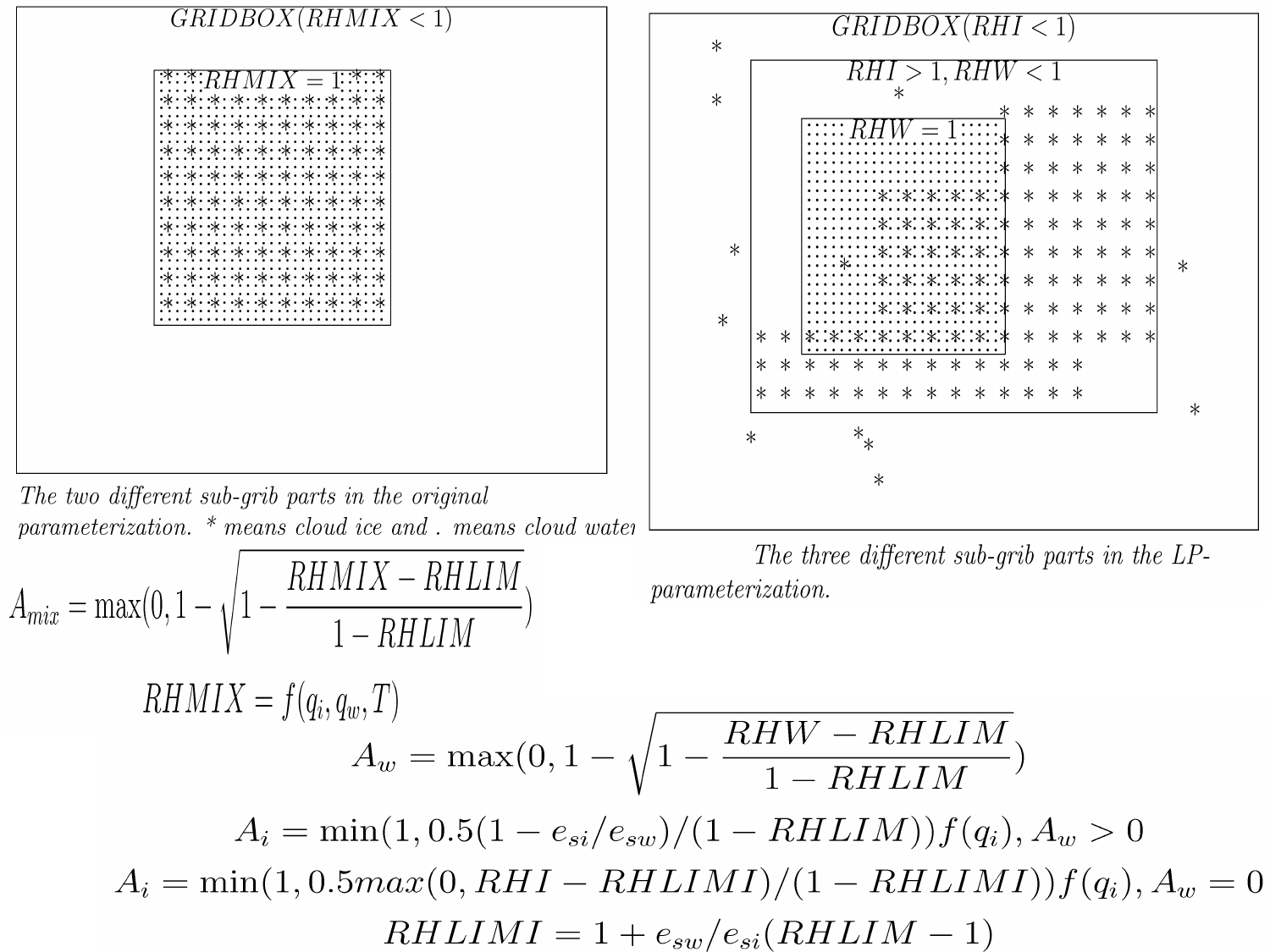Less on-off behavior of mixed-phase or ice clouds with LPparametrization ( Left: pseudo sat. picture without LP-param.Middle: with. Right: Sat. picture 20080621+036h)

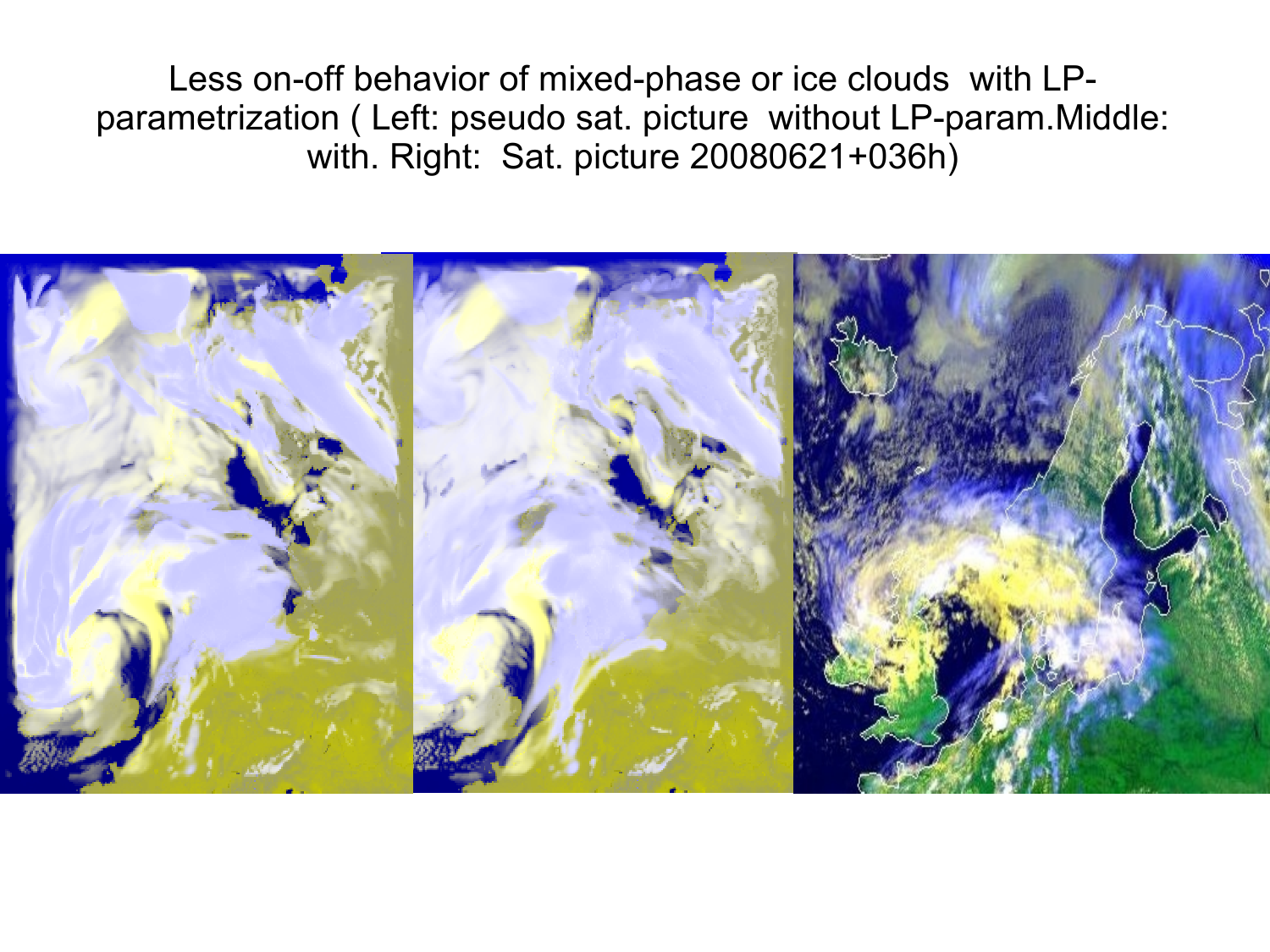# •'Liu-Penner' changes of the radiation scheme.

- Effective radius of ice crystals are a function of the number of ice crystal concentration ( which is dependent on the IN concentration) and the cloud ice content (qi) This replaces the present scheme, in which it is only a function of temperature.
- $R^3$  =k  $r^3$
- $k = exp(a + b(T-240) + c ln(qi))$
- Ice crystals have a more or less infinity variation of shapes. Here, the volume mean radius, R, and the effective one, r are assumed to be related to each other by k. The value of k has been determined by a linear regression expression.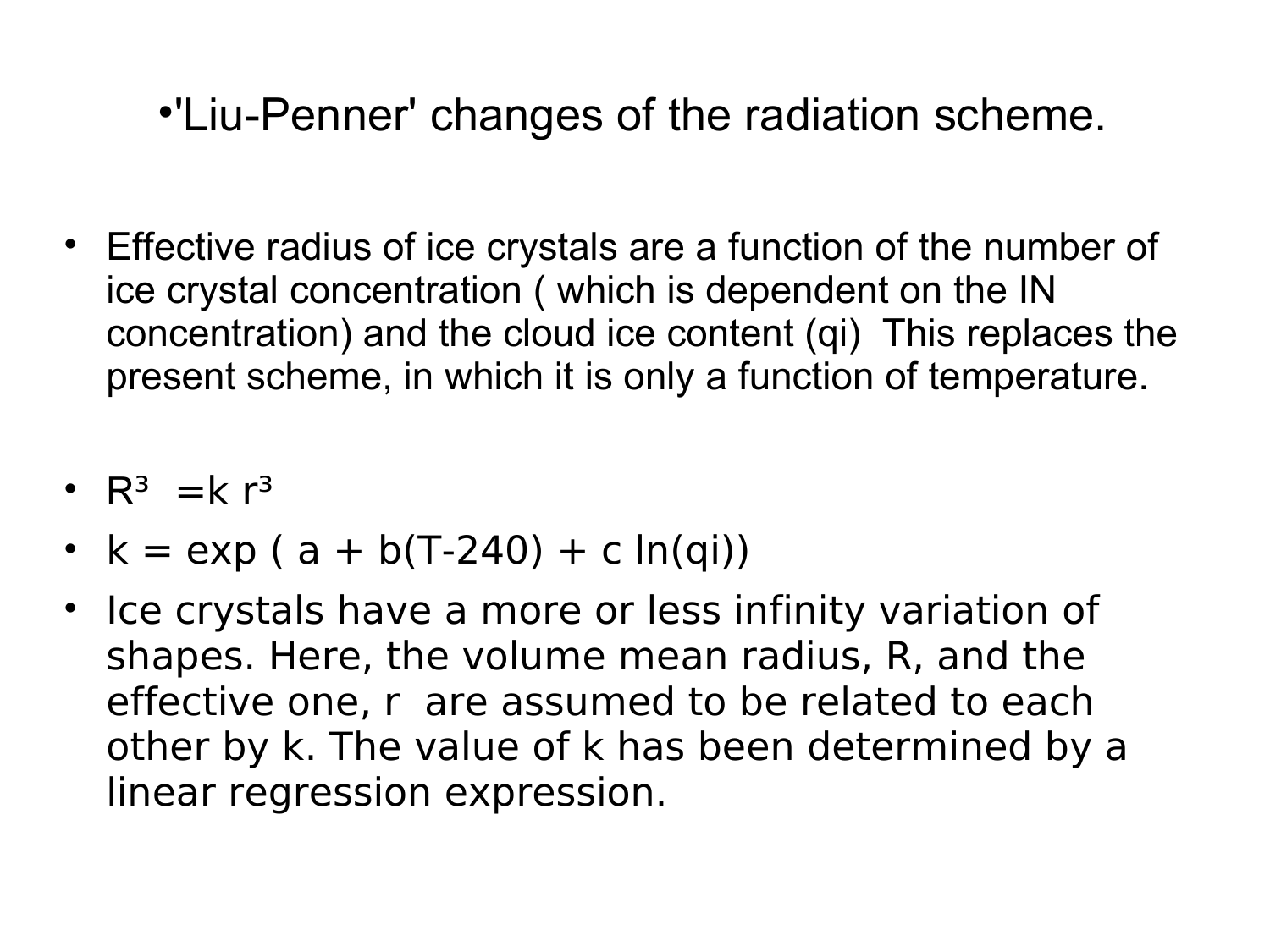#### •Some other updates of Kain Fritsch (KF) convection and of RK-scheme.

- KF-eta instead of old KF.
- Reducing convective activity for high resolution ( Lisa Bengtssons param.) Shallow convection also reduced for low stratus.
- Increased precipitation release in the beginning of forecast for reducing spin-up.
- Condensate from convection are used in condensation scheme instead of being evaporated. Leads to more cloud condensate in convective clouds.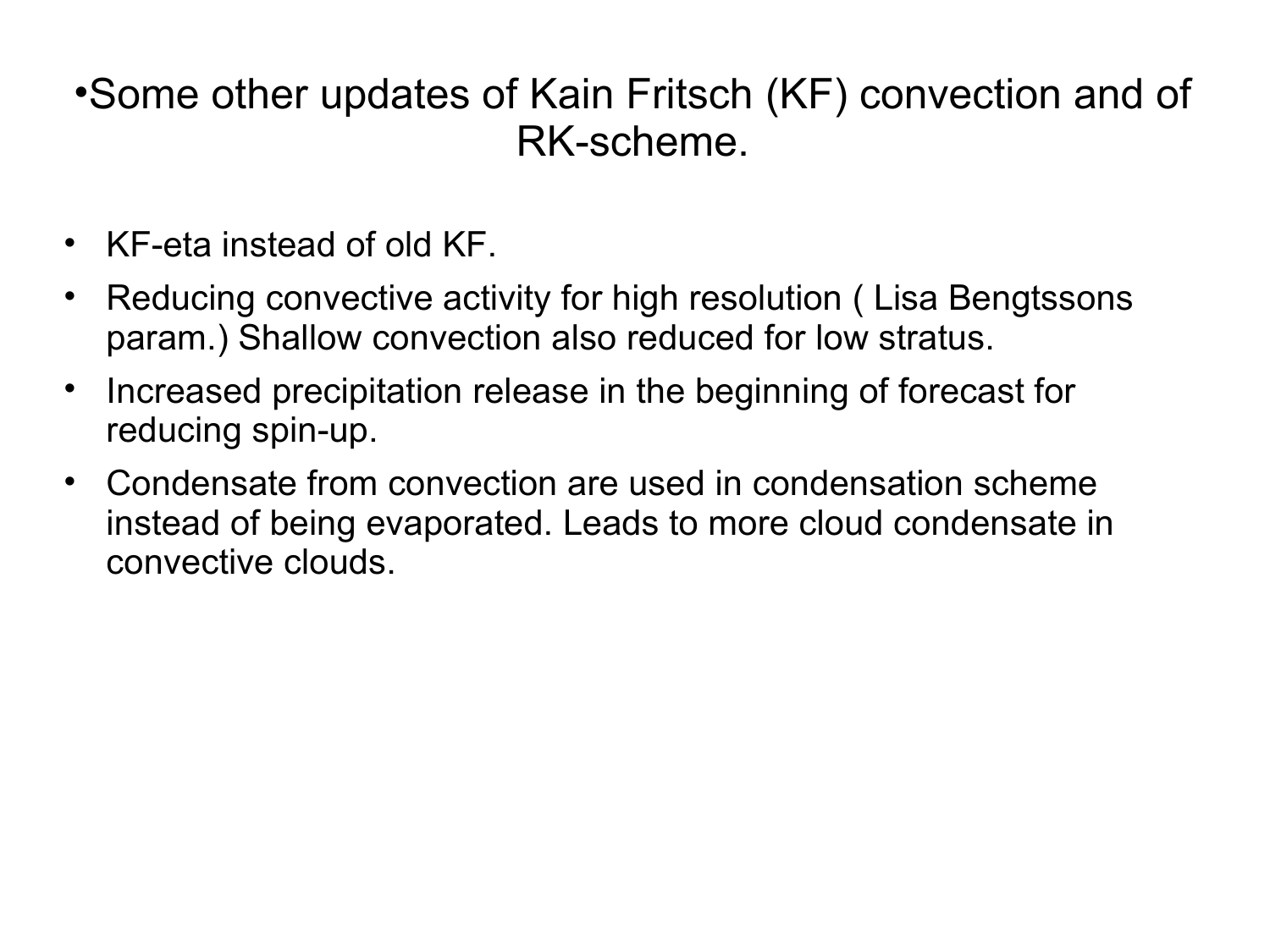Cloud drop dependence on collection of cloud water by falling rain and snow:

## Other updates ...

Collection of cloud water by snow, original : Bulk formula:

$$
P_{sacw} = C_{sac} E_{sw} q_w \tag{1}
$$

Here,  $C_{sac}$  = constant dependent on microphysics (Lin et al )  $q_w$  = cloud-water content,  $E_{sw}$  = collision efficiency, 0.1

New (From Lohmann, 2004):

$$
E_{sw} = 0.939St^{2.657} \tag{2}
$$

Here,  $St = \frac{2(V_t - v_t)v_t}{Da}$  is the stokes number,  $V_t$  = fall speed of snow ( currently just 0.9 m/s),  $v_t$  = fall speed of cloud droplets (here comes CCN concentration in), D = maximum dimension of snow crystal (5 mm) and  $g$  = gravity acceleration Collection of cloud water by rain, original bulk formula :

$$
P_{racw} = C_{racw} q_w \tag{3}
$$

New (Rogers and Yau, 1989)

$$
P_{racw} = 2C_{racw} E_{rw} q_w \tag{4}
$$

Here,  $C_{racw}$  = constant dependent on microphysics, etc  $E_{rw}$  = collision efficiency , function of drop radius :

$$
E_{rw} = \frac{e^{Ar} - 1}{e^{Ar} + 1} \tag{5}
$$

 $A = 2.5x10^5$ , r = mean cloud droplet radius, m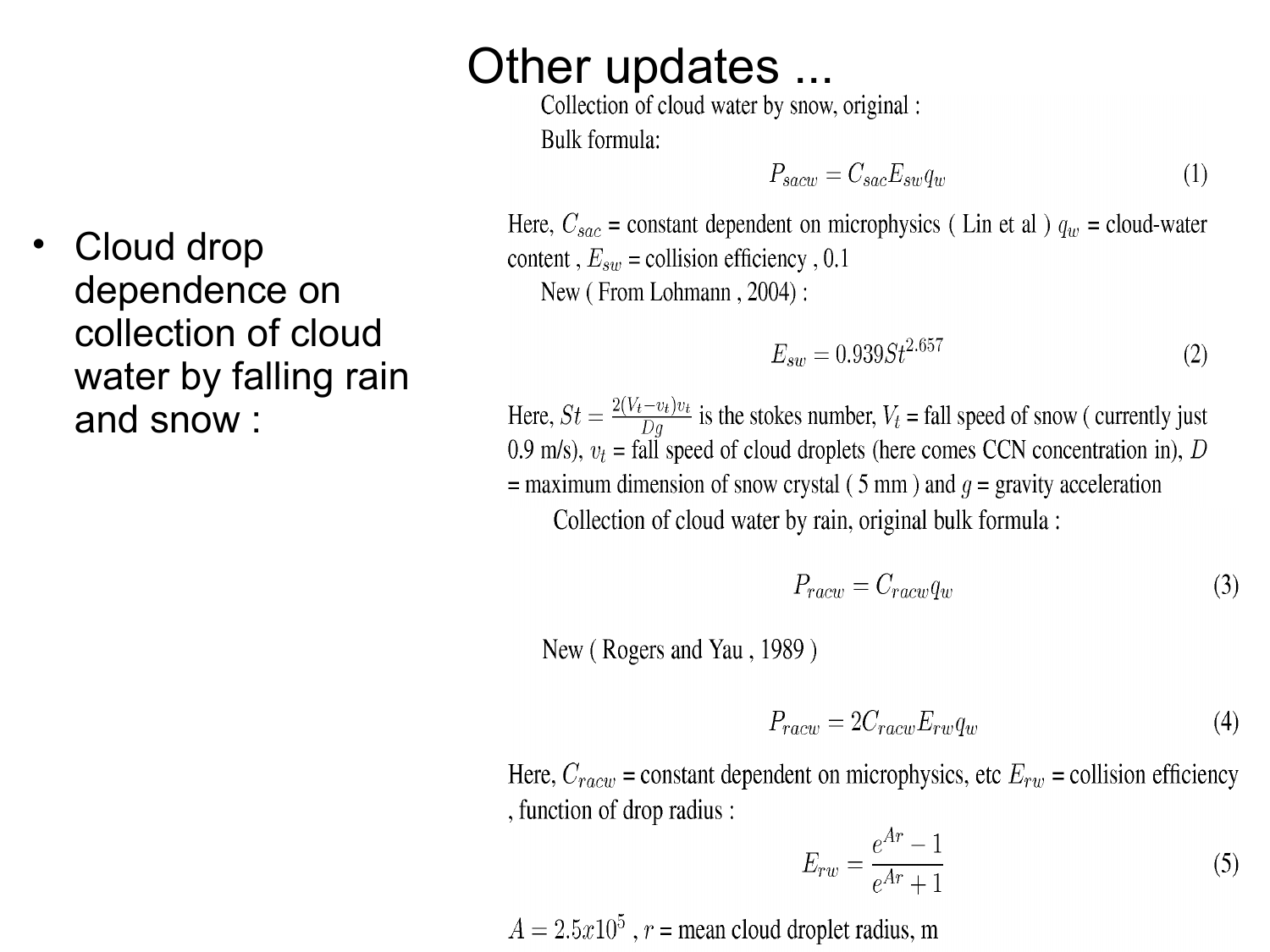•Results of using Liu-Penner parametrization.

- Test: 22km resolution 40 levels. January 2006,2007 + July 2007. SMHI C22 area. Hirlam 7.3beta2 (='Newsnow' scheme)
- CX1 : 'Reference' Hirlam 7.3 beta2
- CKV : With KF-eta and a small modification of CBR
- CL0 : LP parametrization + CKV changes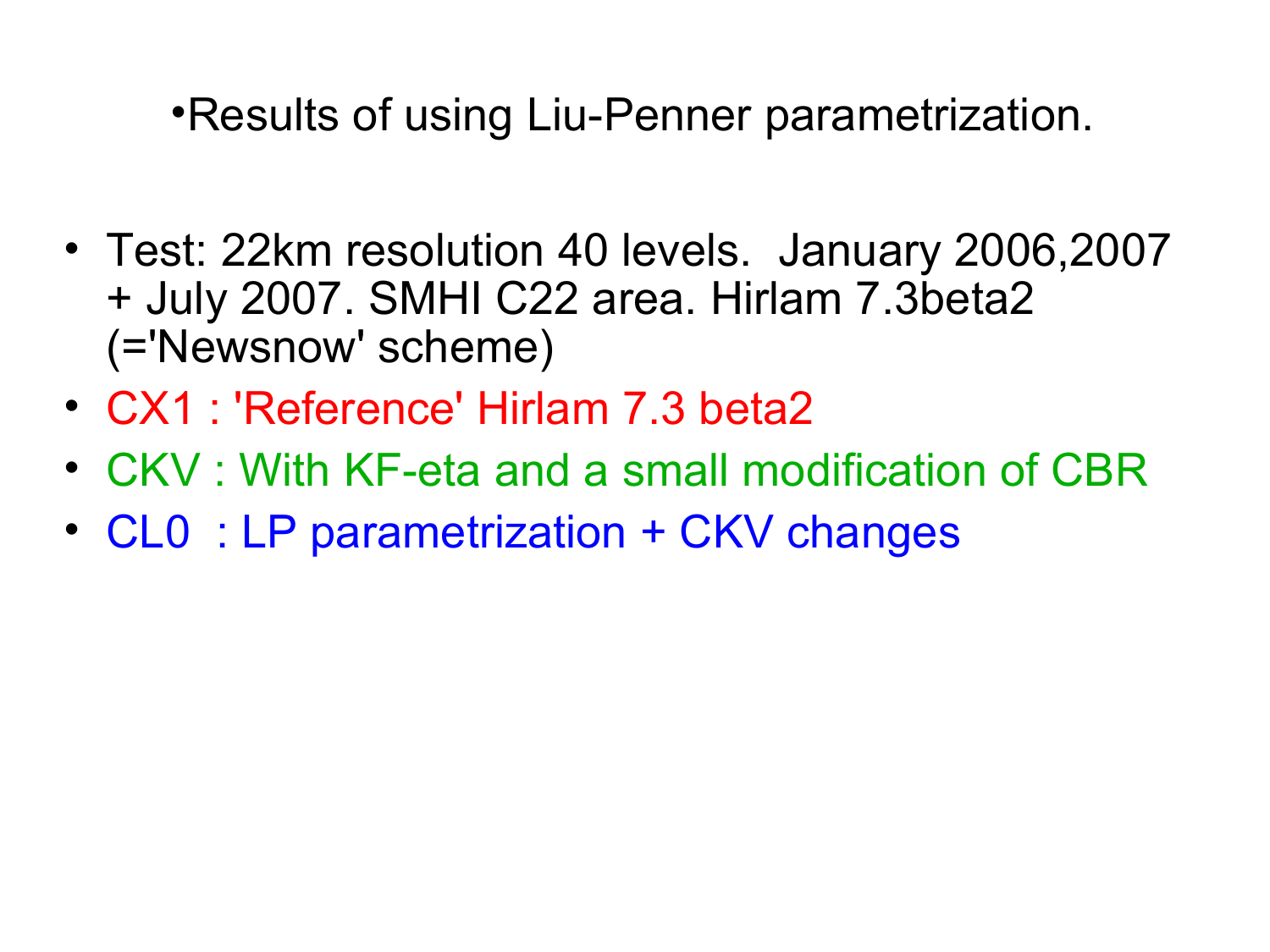## 2007 -01 ,upper air

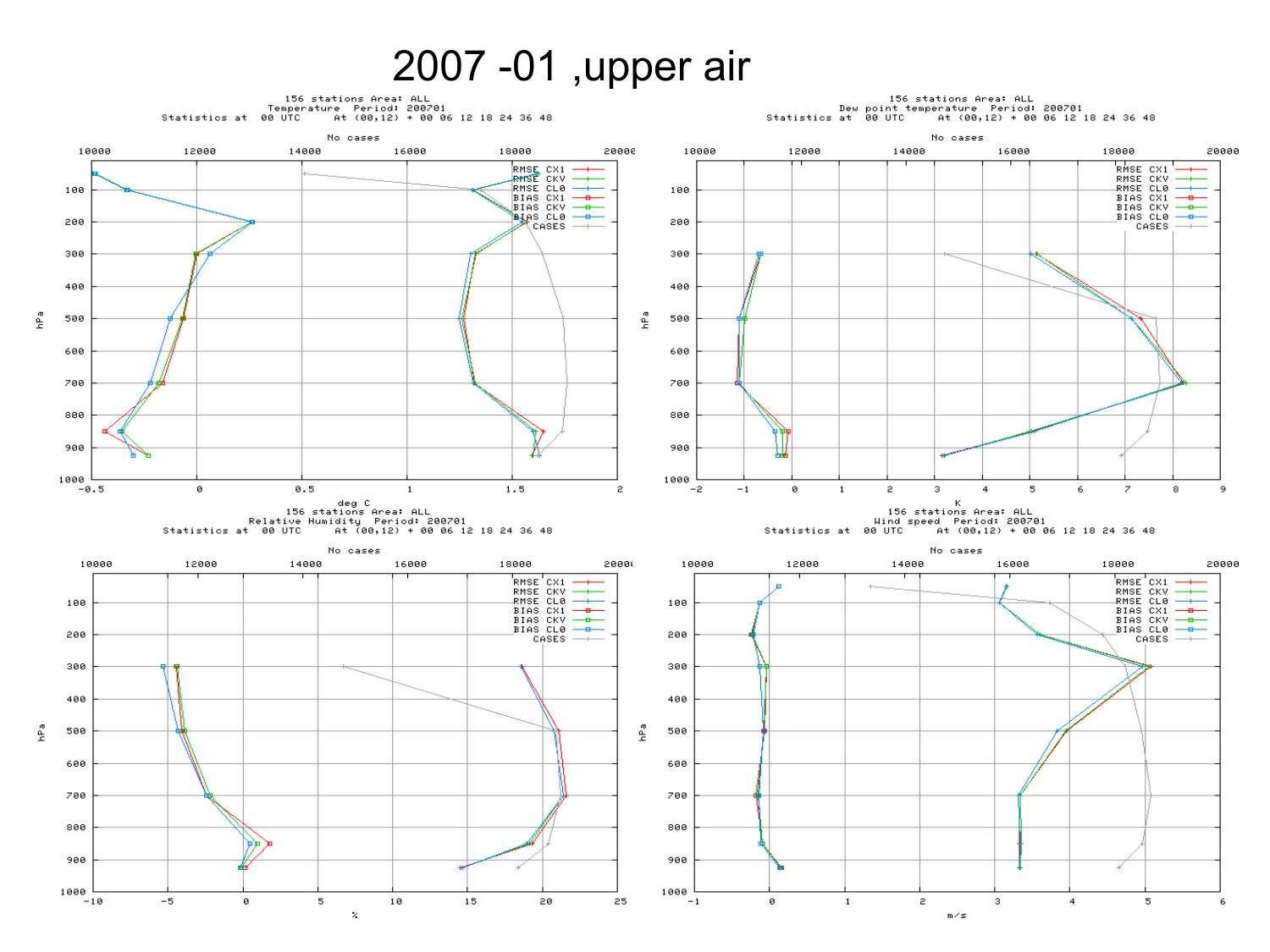#### 2007-01 surface

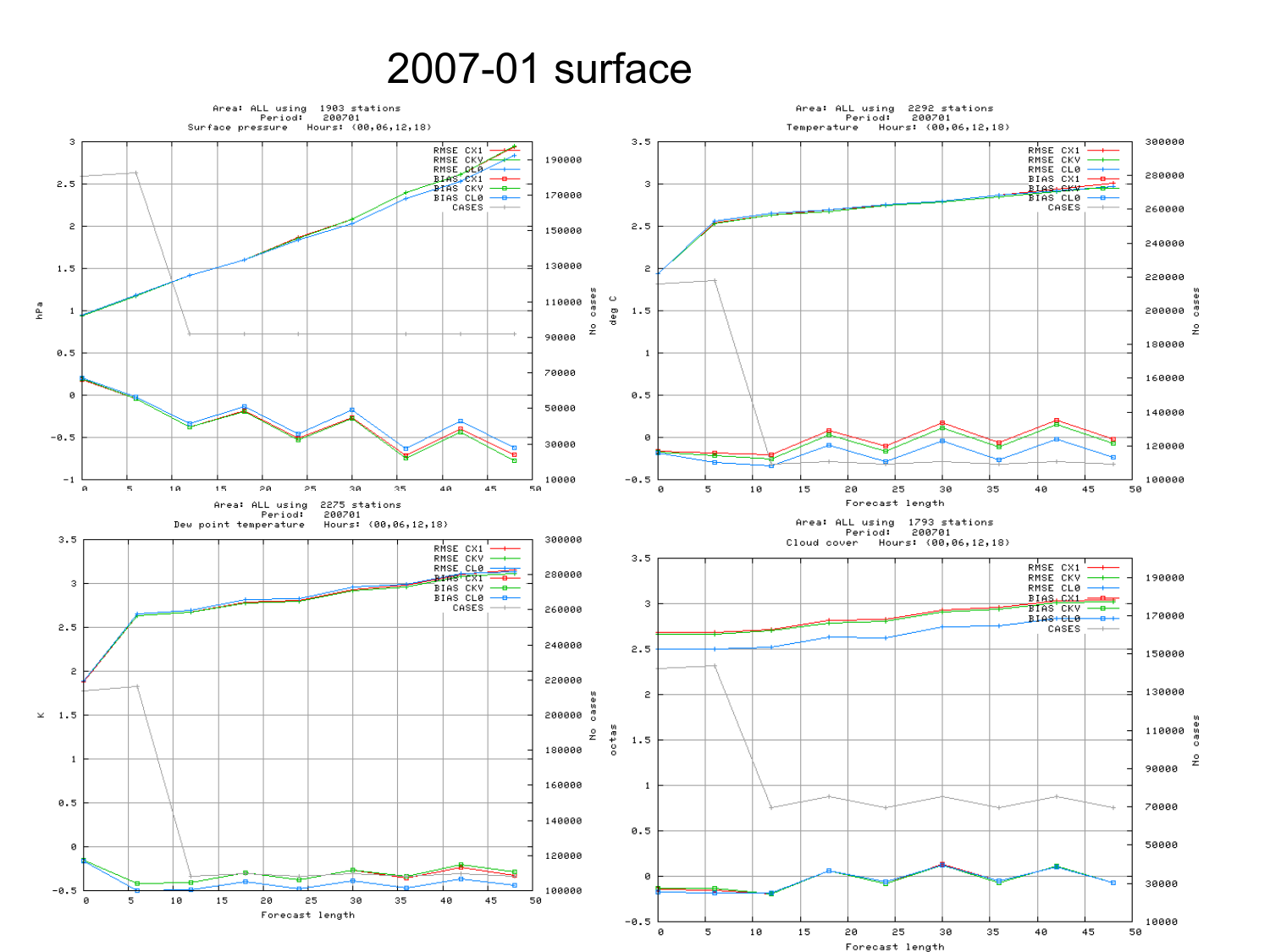#### 2007-07 upper air



 $\alpha$ 

 $\mathcal{P}$ 

 $\mathcal{R}$ 

 $\mathbf{4}$ 

5.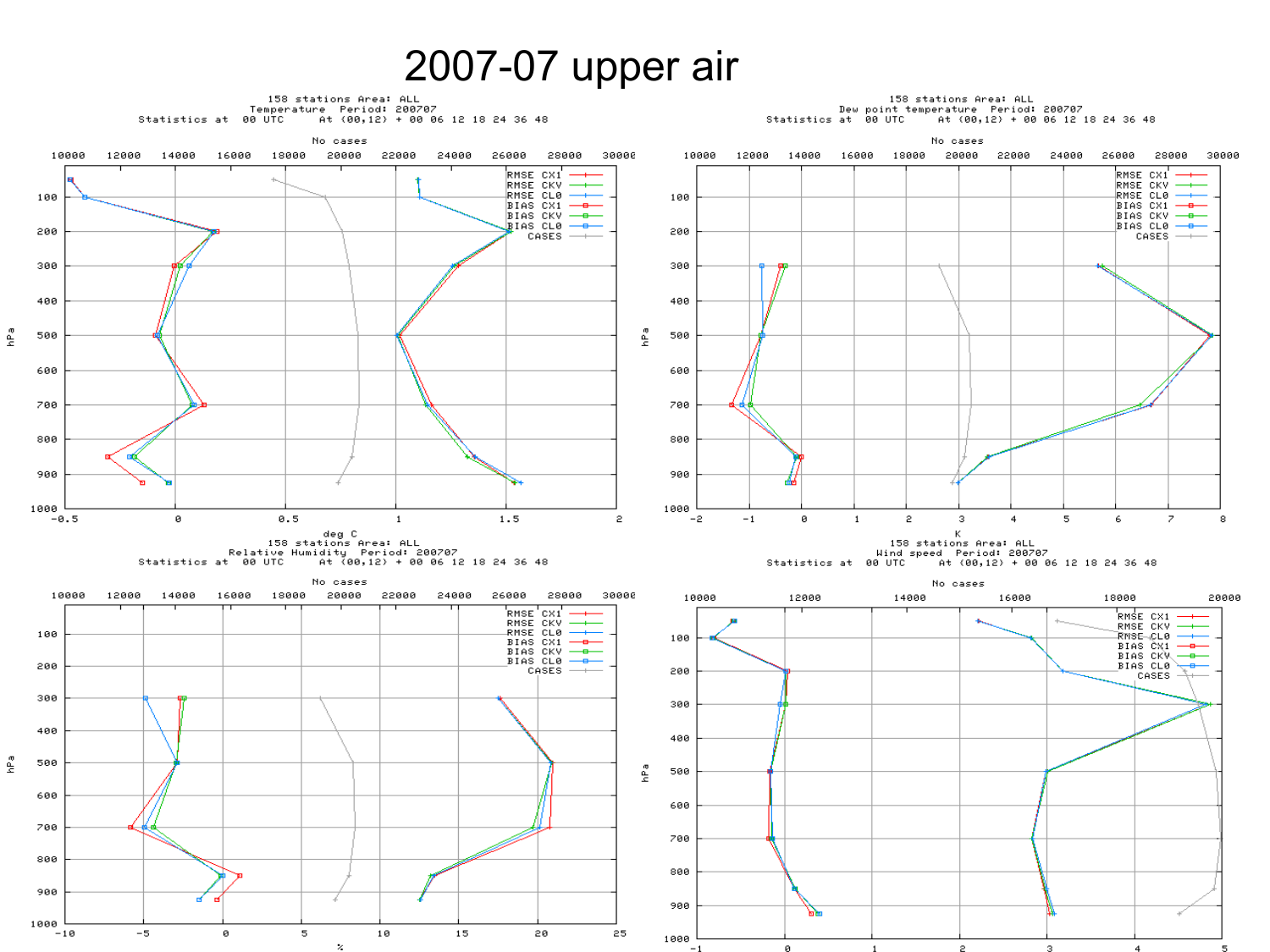#### 2007-07 surface

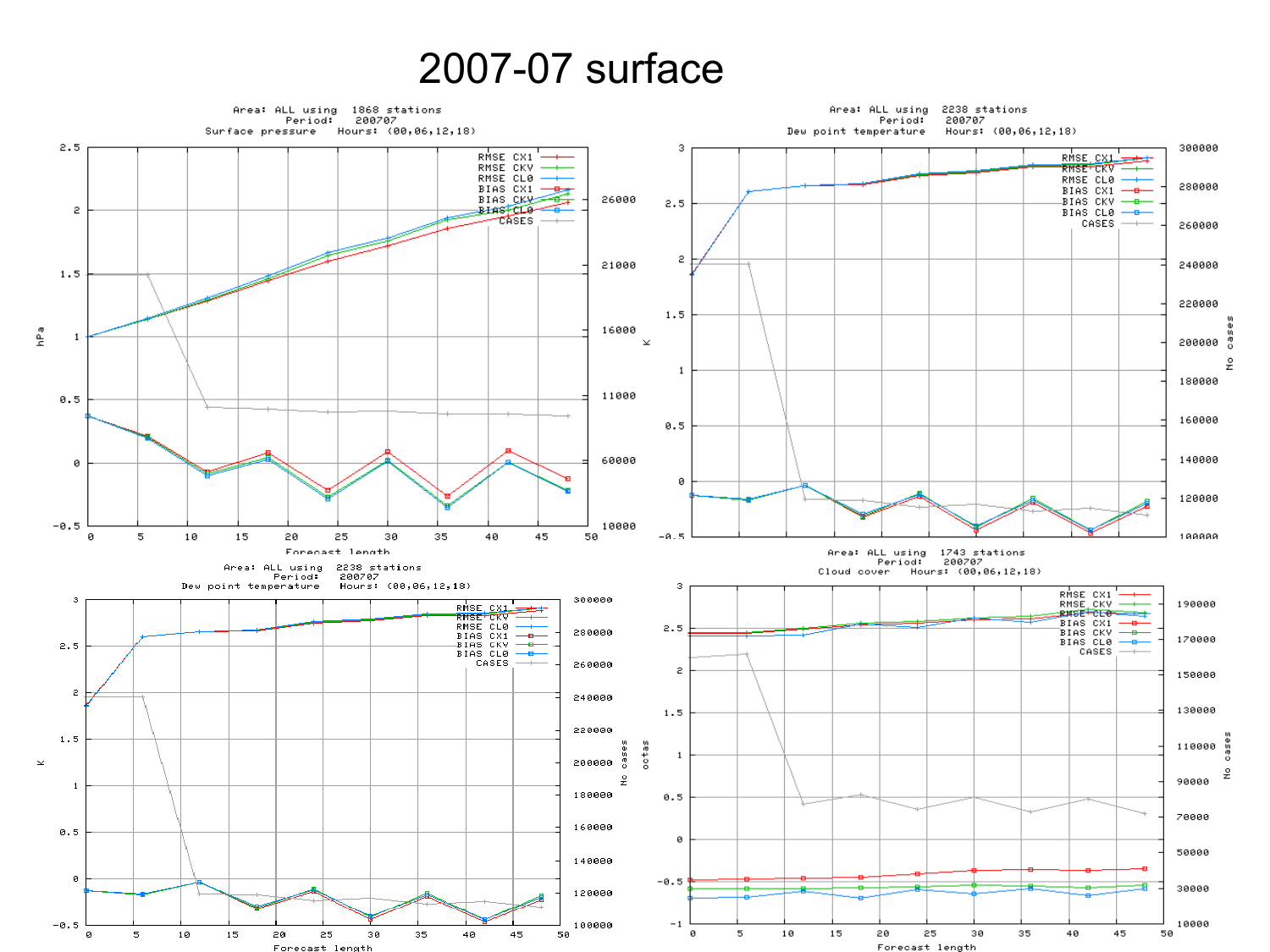#### 2006-01 upper air

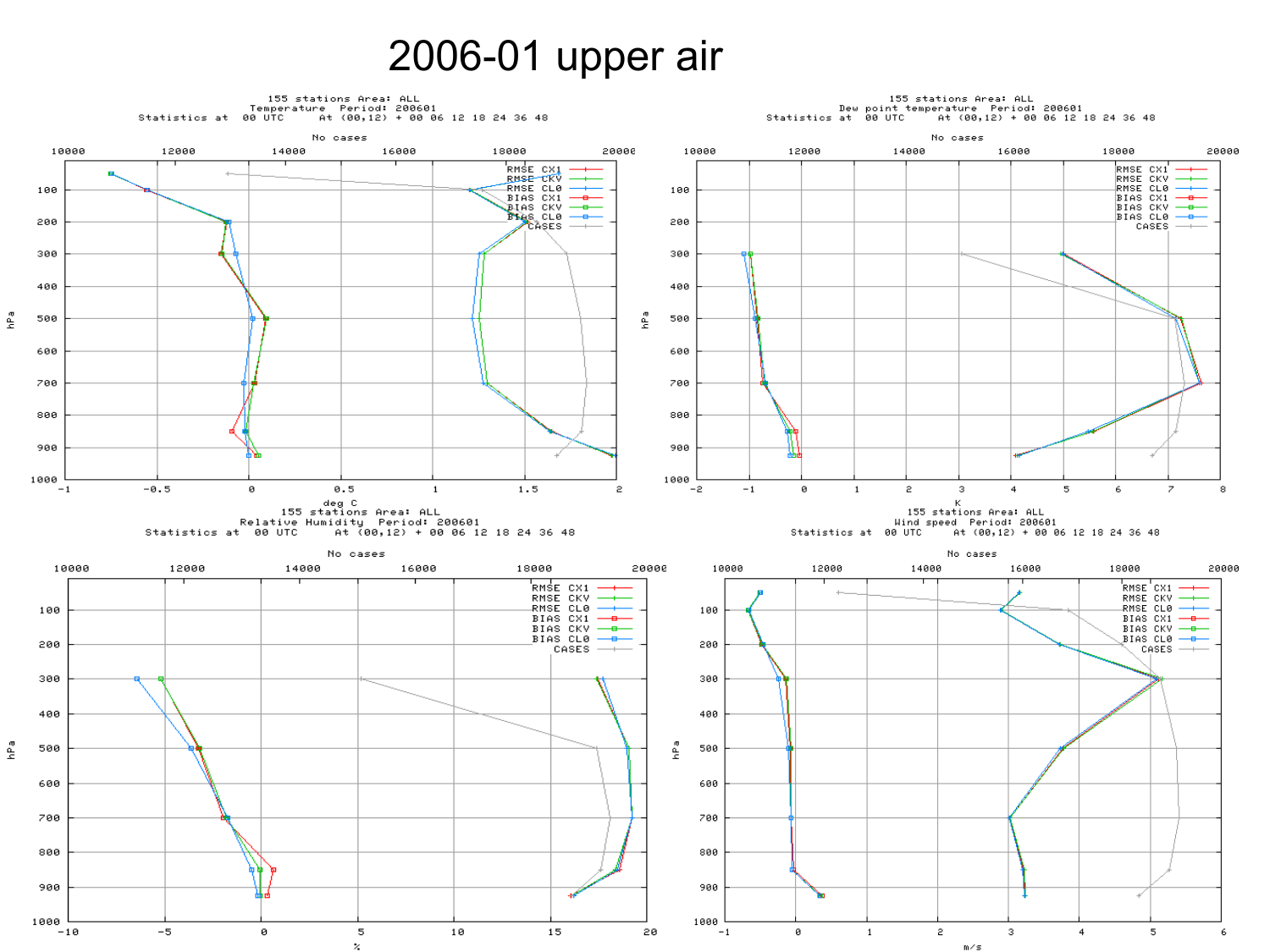#### 200601 surface

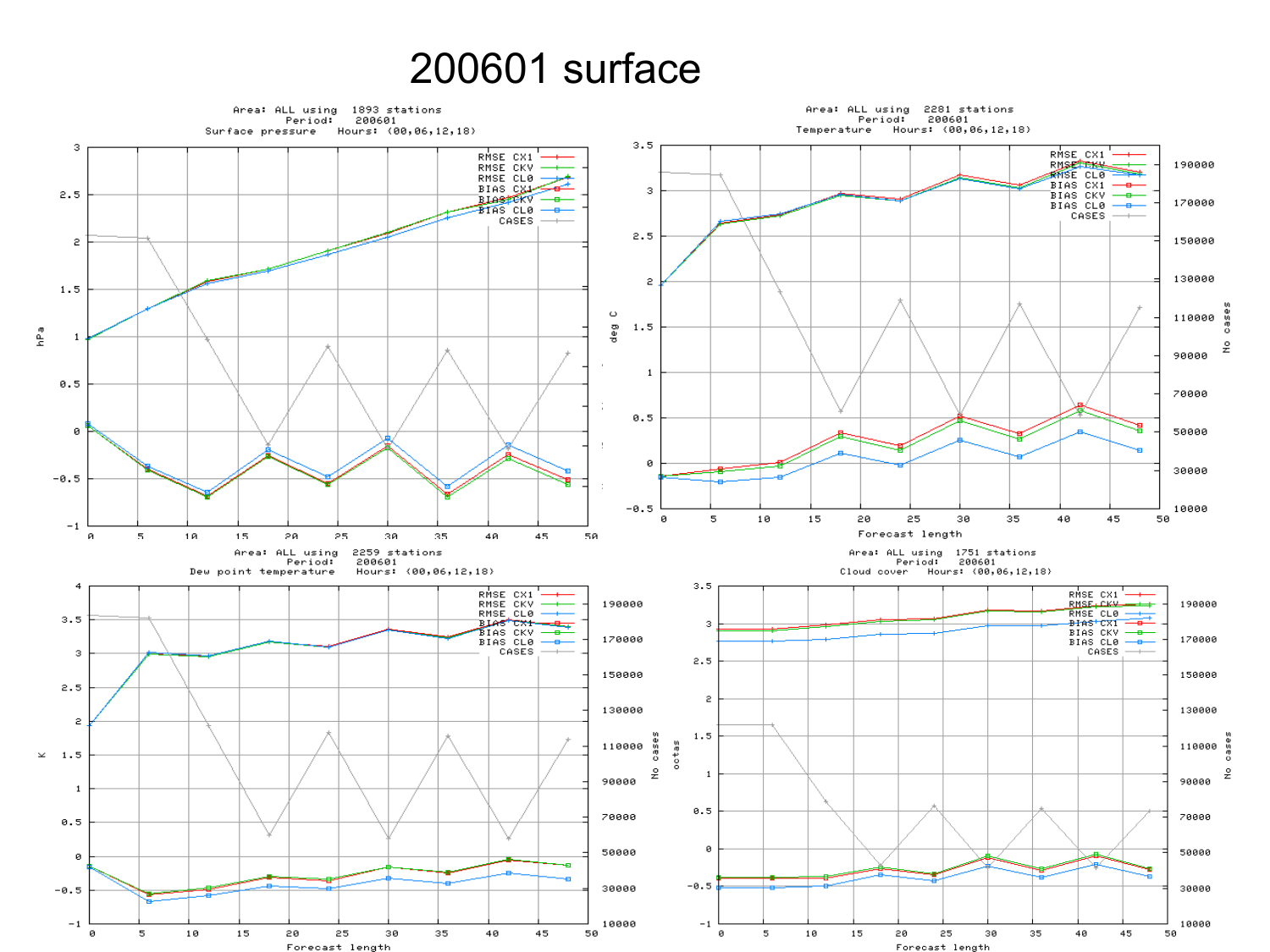# •Discussion and conclusions

- With KF-eta and mod. CBR: Reduced bias of temperature and humidity at upper levels, Mostly small impact in other respects
- With also including LP parametrization: Most forecast variables better in winter, but in summer neutral or a little worse.
- Mixed phase clouds and pure ice clouds are more often closer to 4 octas with LP parametrization. Gives better RMSE of cloudiness. The difference is small when Kuipers skill score is used.
- The treatment of cloud ice is more 'explicit' and allow for more degrees of freedom with LP parametrization, since it not directly leads to some equilibrium state. Although more realistic, it also enhance the risk of numerical noise. So far some noise have been seen in case of high wind speed and long time steps, but seems generally to be much less nosier than the old RK-98 in Hirlam 7.2.
- Is interesting to test for Alaro, since Alaro's ice microphysics is fairly simple.